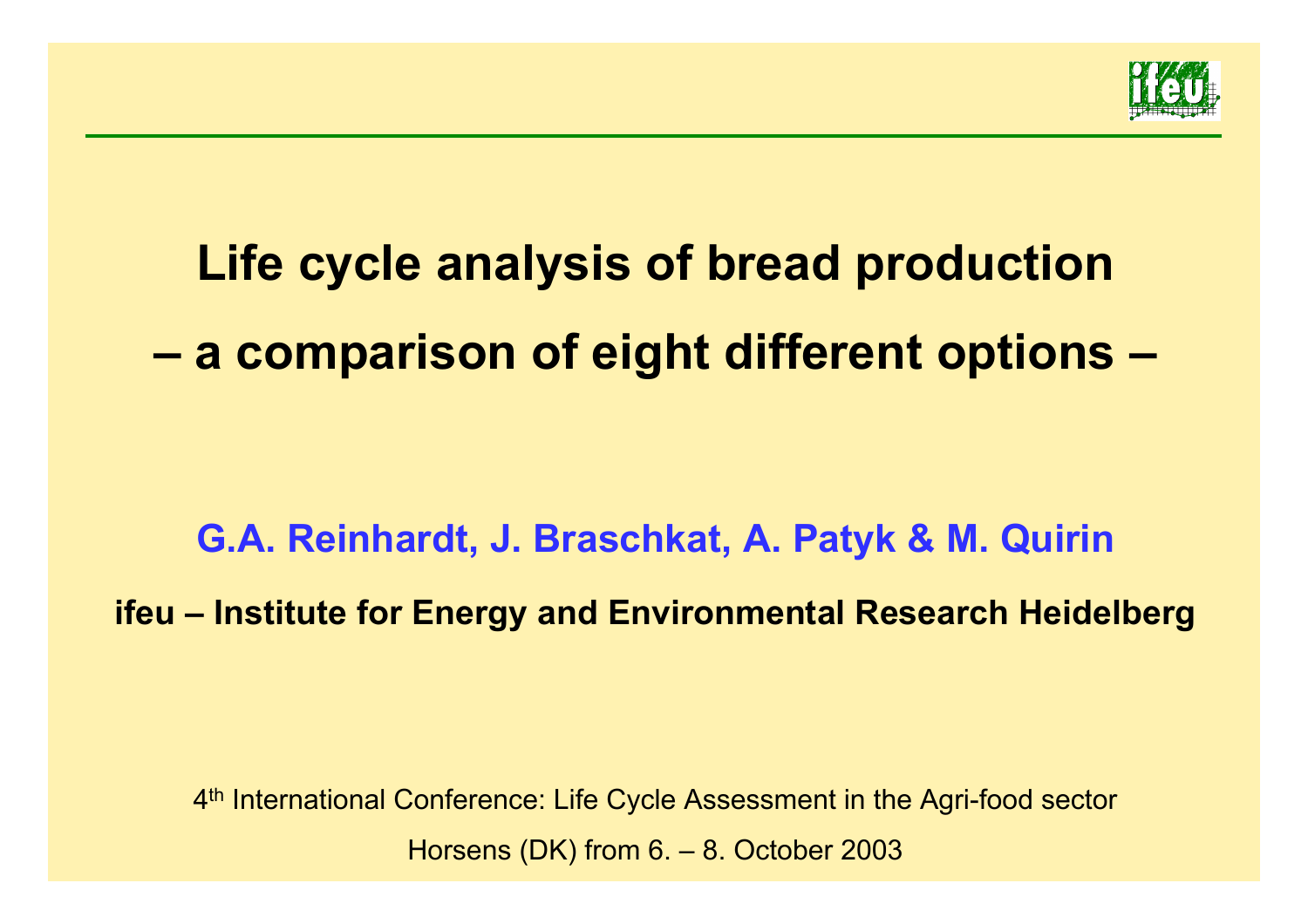## **Questions**



- How to produce bread being most environmentally friendly ?
- Which of the process steps, including transports, do account for the highest or lowest environmental effects ?
- At which processes is it feasible to introduce ecological optimisations or to reduce environmental implications, and what are the corresponding recommendations?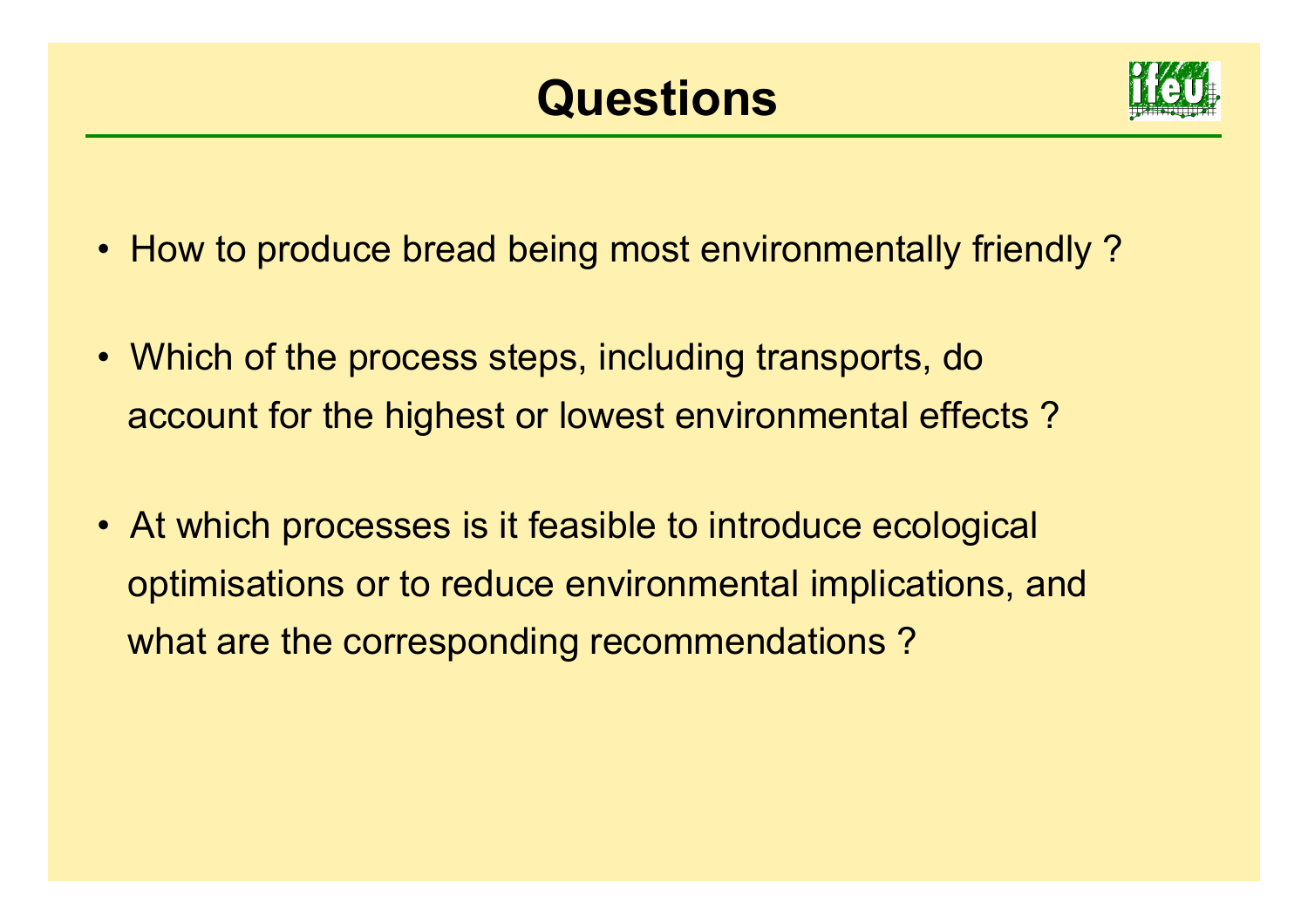## **Goal definition**



#### • **Functional unit:**

1 kg bread ready for consumption at home.

#### • **System boundaries:**

Production in Germany. Pre-chains: split worldwide.

#### • **Others:**

Basic data, assumptions, allocation issues et cetera: see paper.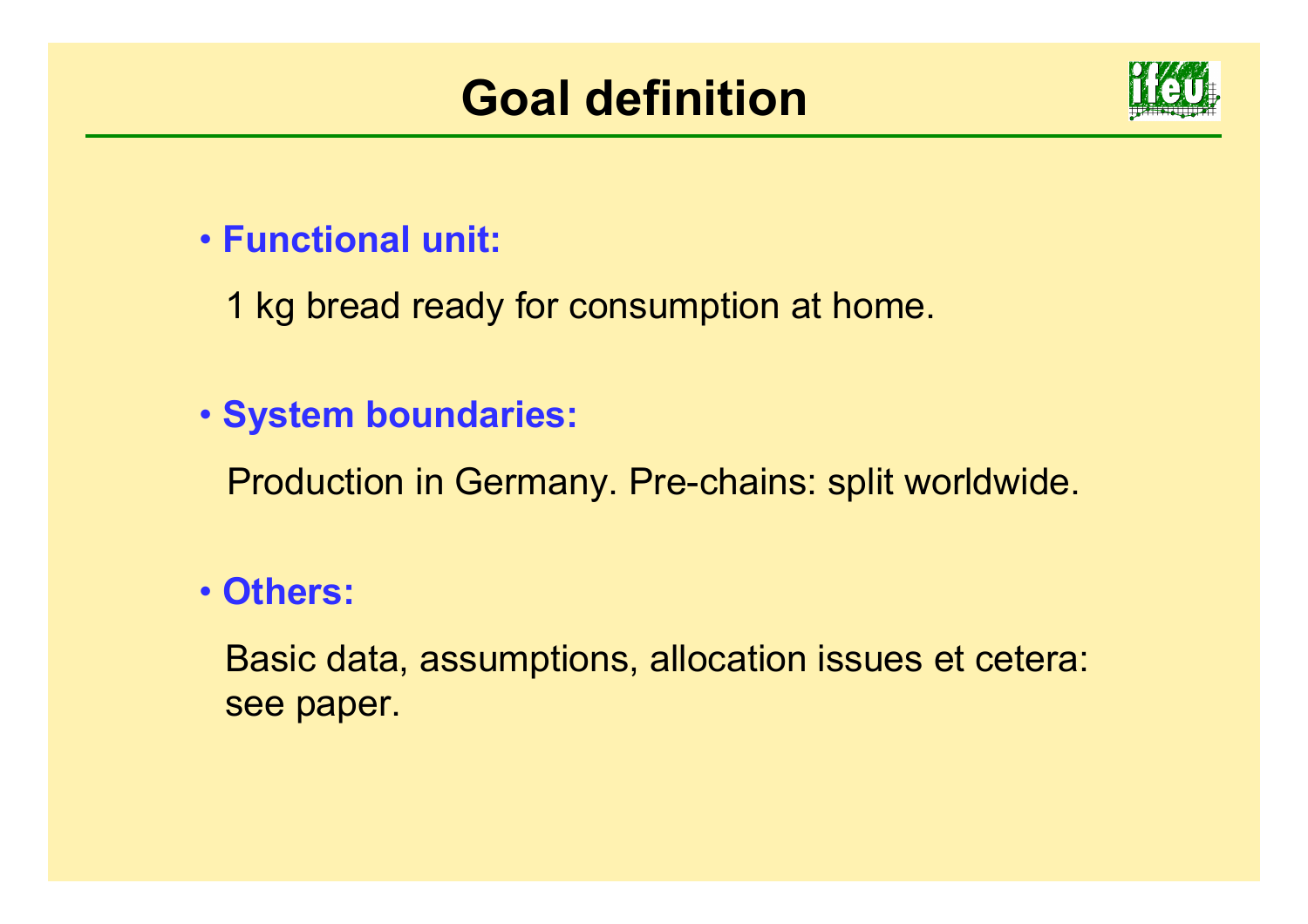## **Impact Assessment**



| <b>Environmental impact</b> | <b>Indicator</b>                             | <b>Parameter</b>                                                 |
|-----------------------------|----------------------------------------------|------------------------------------------------------------------|
| <b>Resource depletion</b>   | cumulated<br>non-renewable<br>primary energy | Crude oil, natural gas,<br>mineral coal, lignite,<br>uranium ore |
| <b>Greenhouse effect</b>    | $CO2$ -equivalents                           | $CO2$ , N <sub>2</sub> O, CH <sub>4</sub>                        |
| Ozone depletion             | N, O                                         | N, O                                                             |
| Acidification               | $SO2$ -equivalents                           | $SO_2$ , NO <sub>x</sub> , NH <sub>3</sub> , HCl                 |
| <b>Eutrophication</b>       | $PO4$ -equivalents                           | $NO_{x}$ , $NH_{3}$                                              |
| <b>Photo smog</b>           | Ethene-equivalents $CH4$ , NMHC              |                                                                  |
| <b>Land use</b>             | ha                                           | ha                                                               |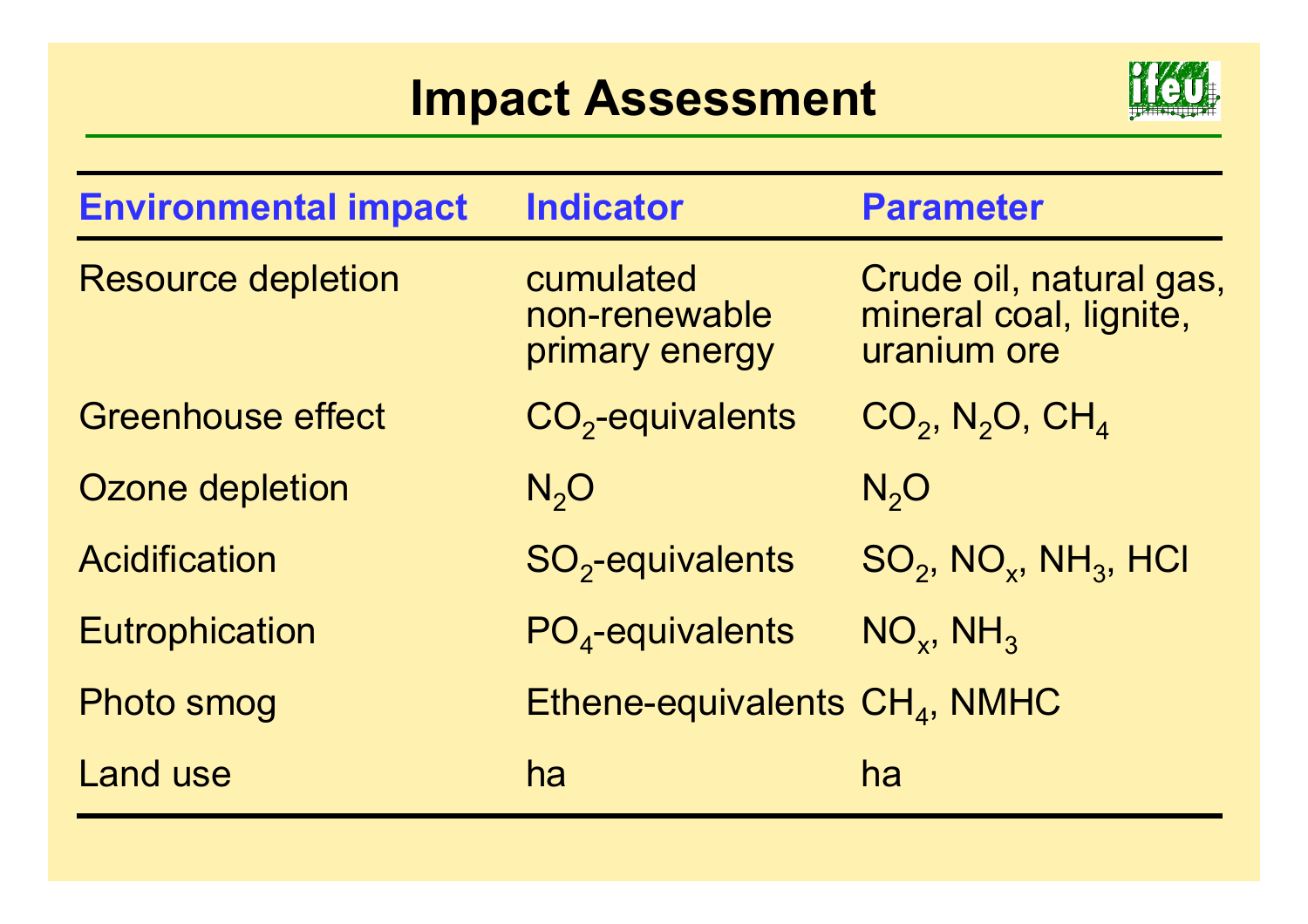## **Life Cycle of the bread production**

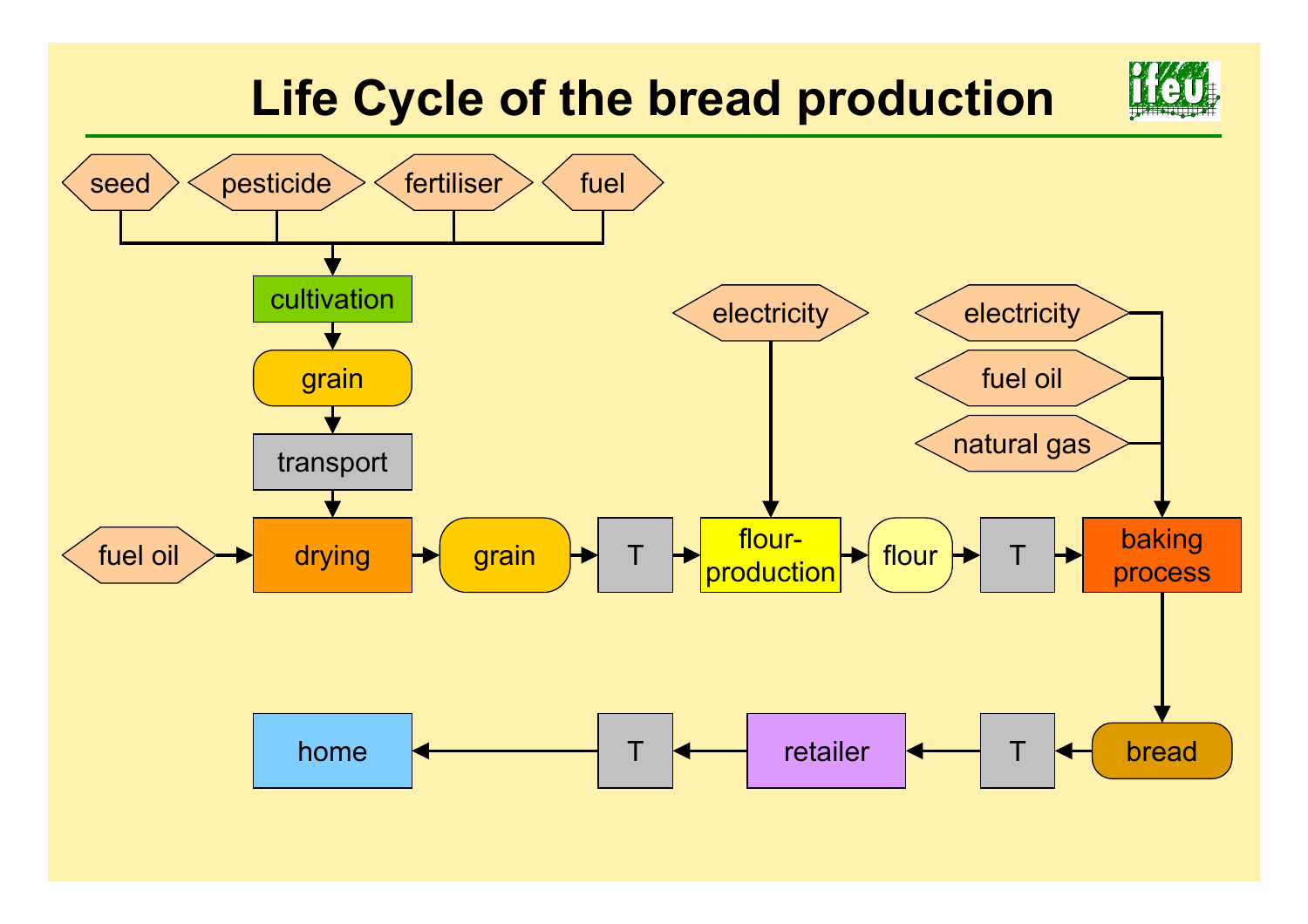## **Energy demand**



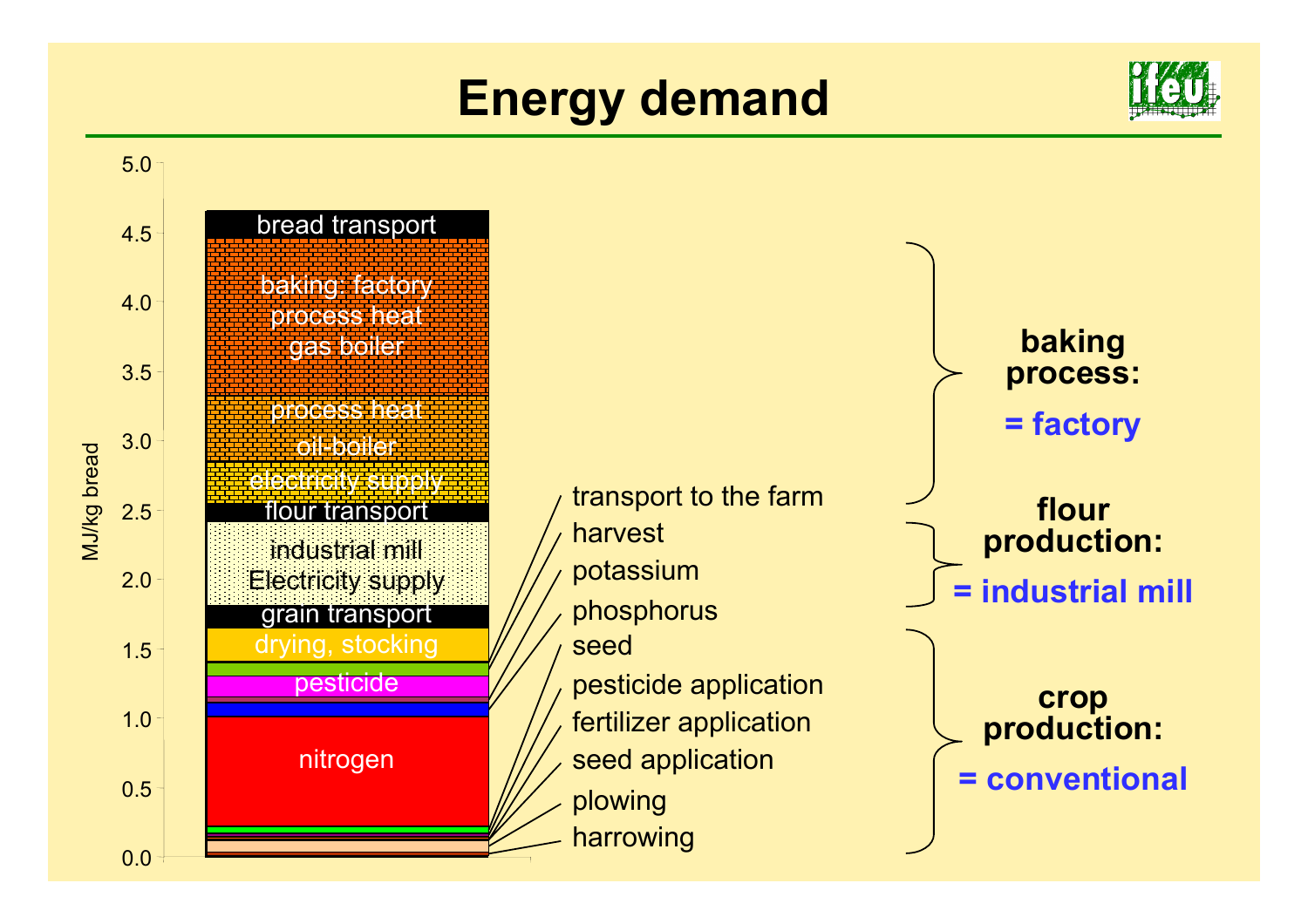## **Differentiation of important processes**



- **Crop production:** 
	- conventional Ù organic
- **Flour production:** 
	- industrial mill  $\Leftrightarrow$  domestic mill
- **Baking technologies:** 
	- large bread factory Ù bakery Ù domestic bread maker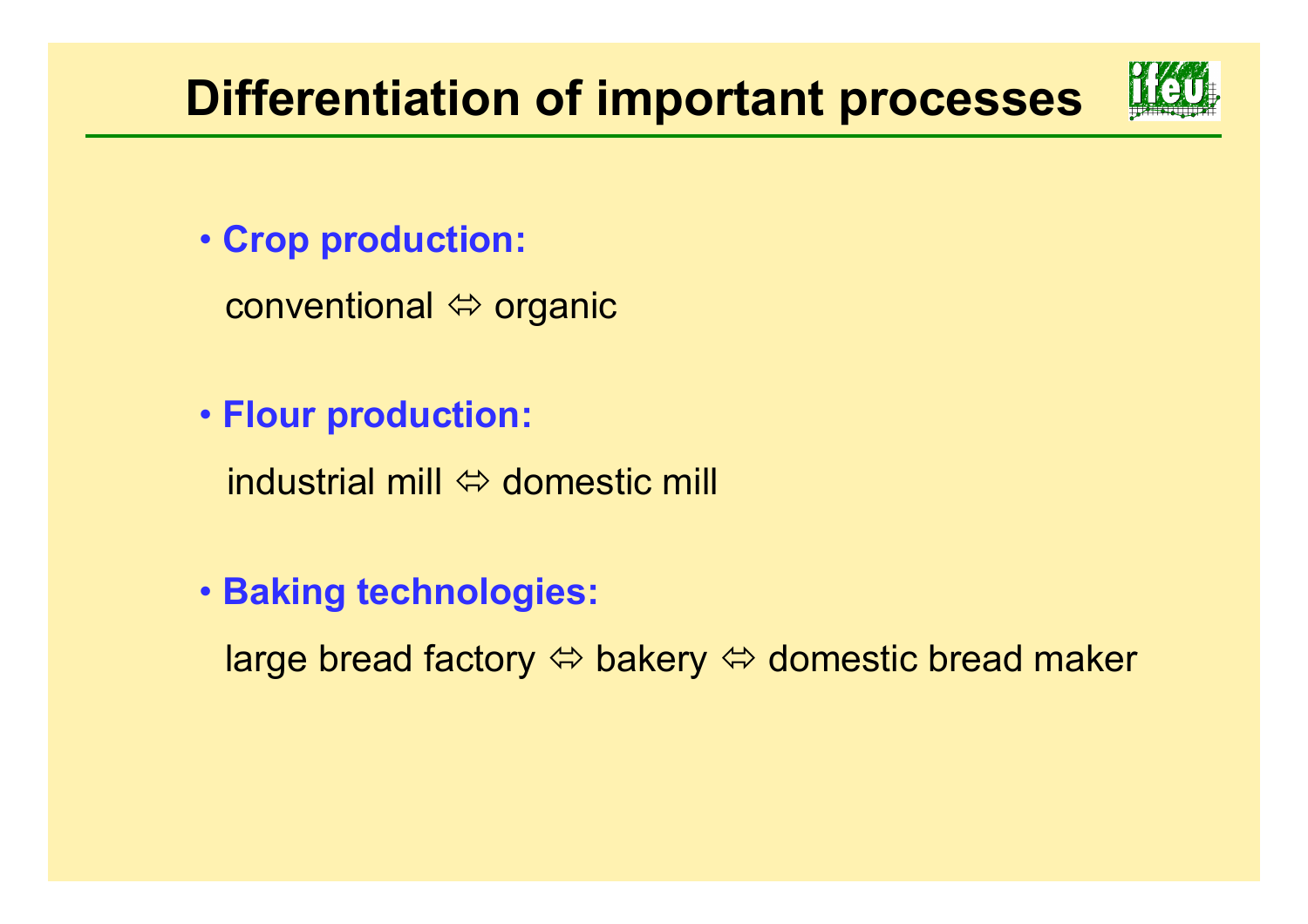## **8 scenarios to produce bread**



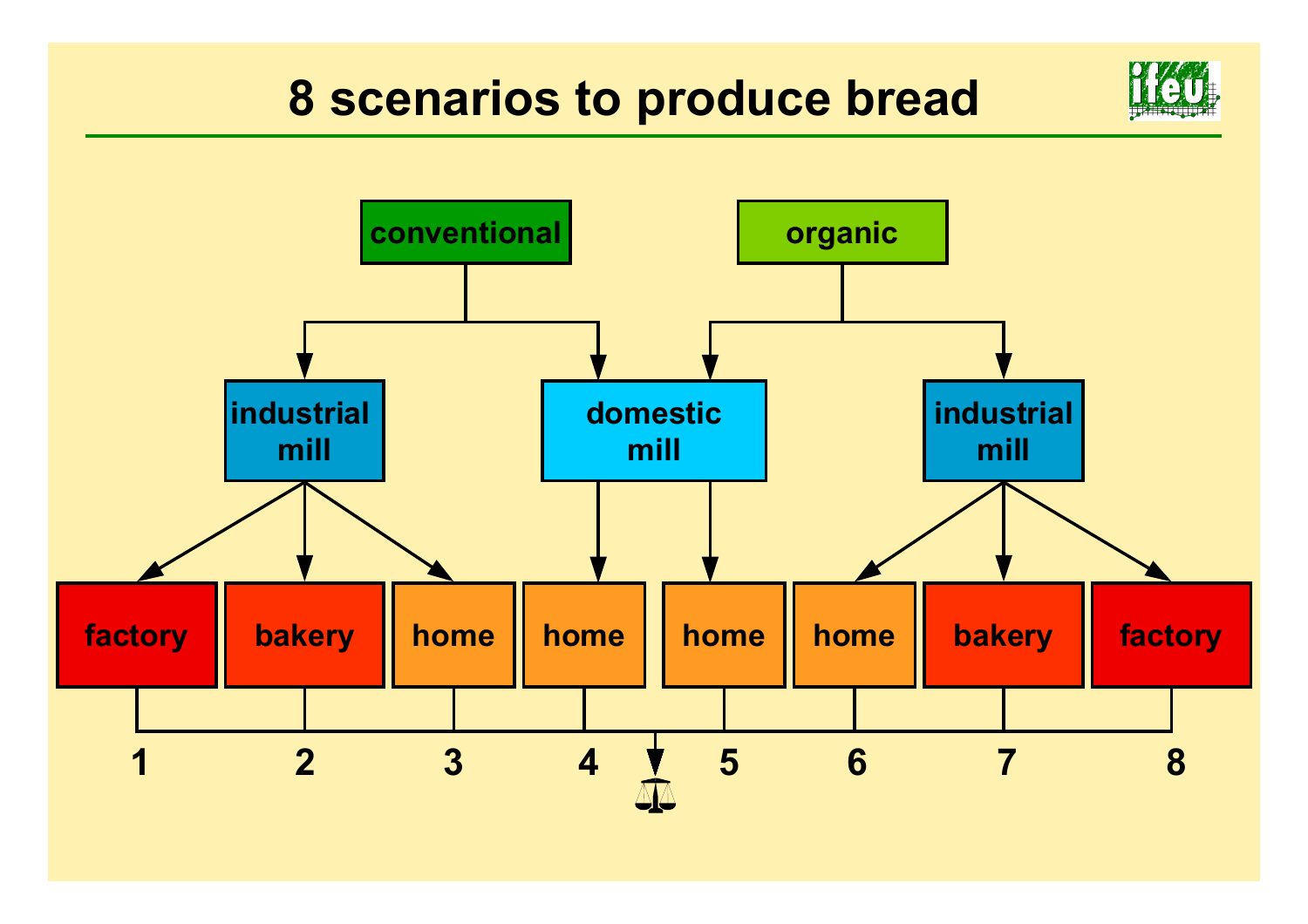## **Energy demand**



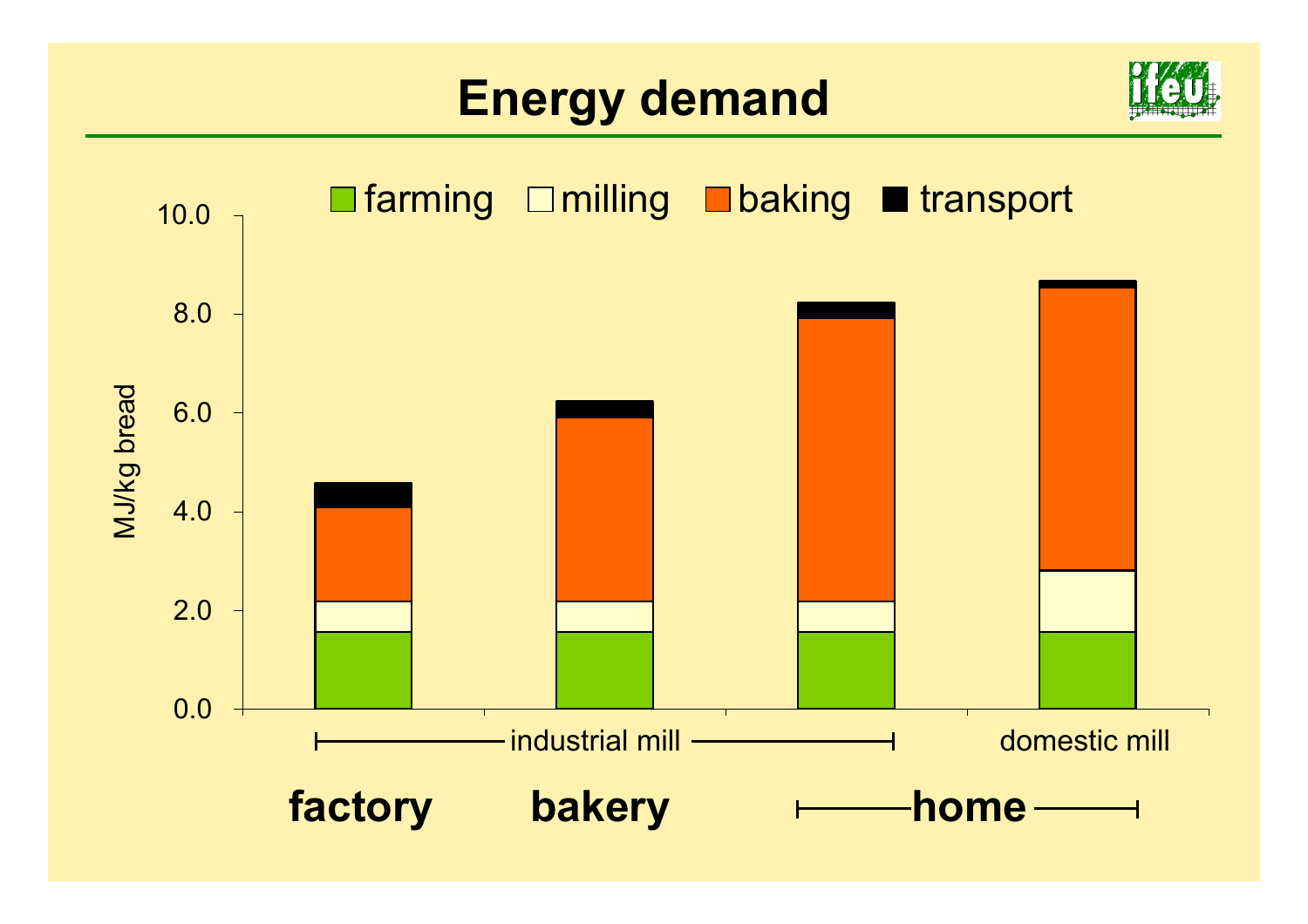## **Energy demand**



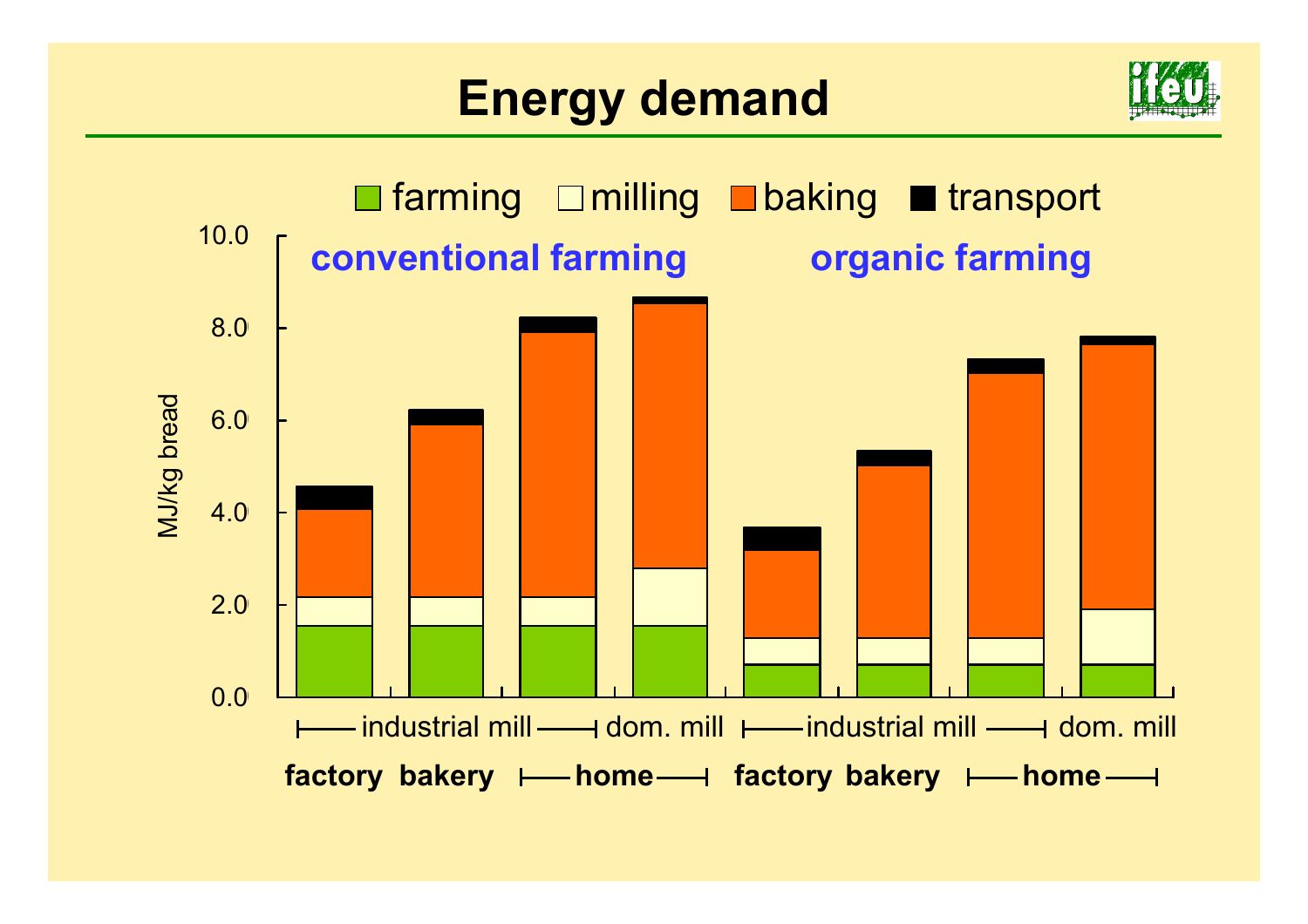#### **Greenhouse effect**



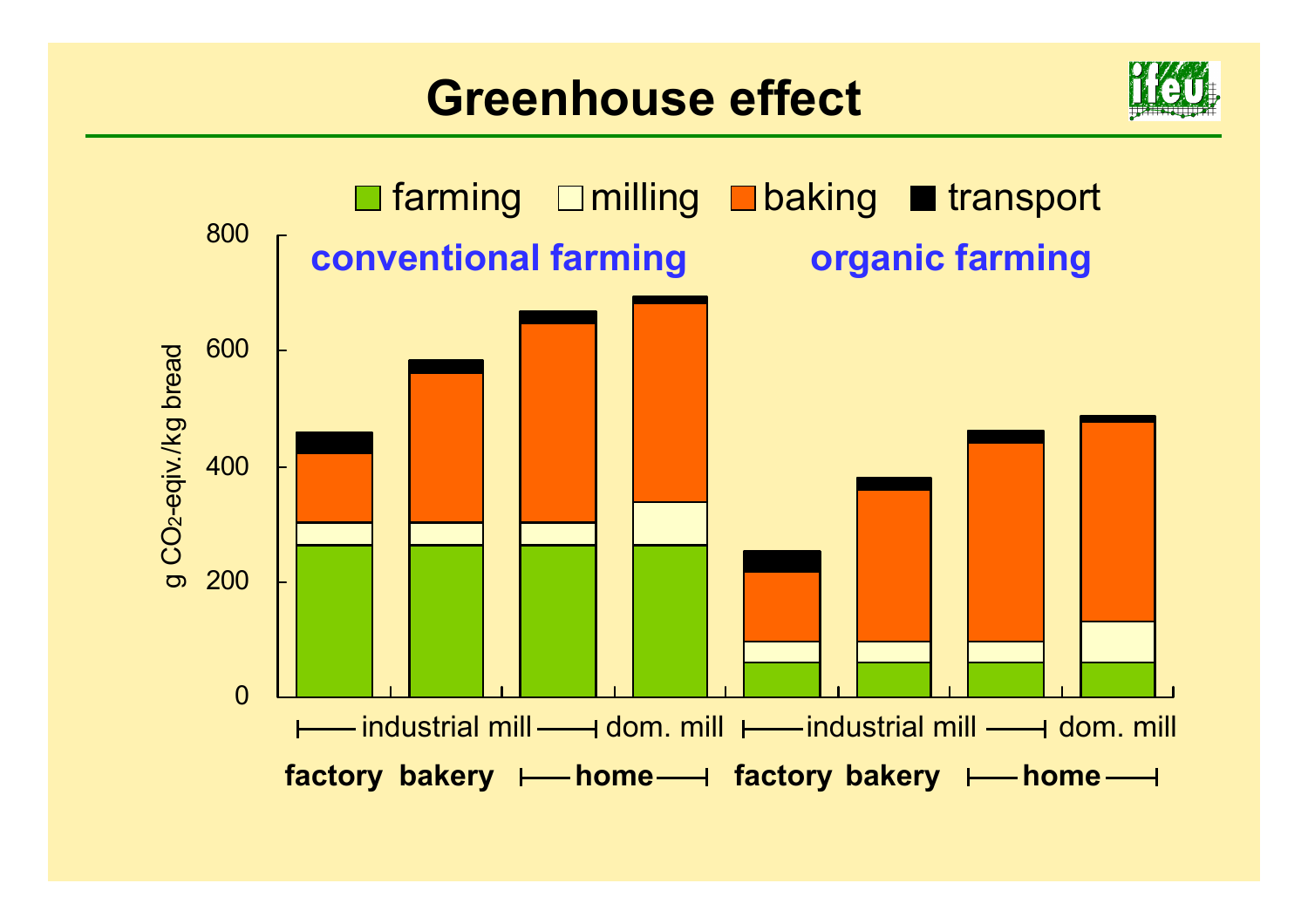#### **Ozone depletion**



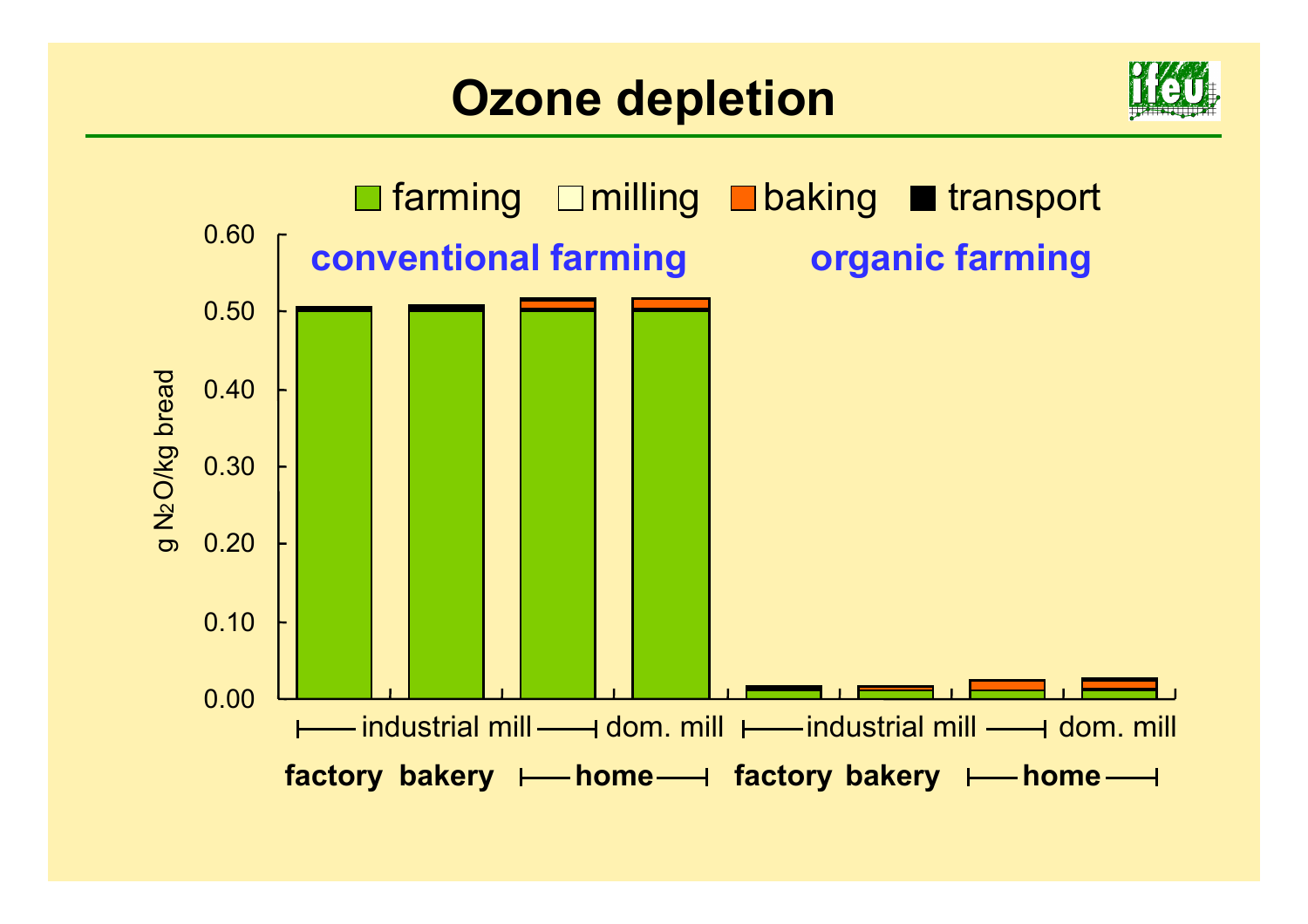## **Acidification**



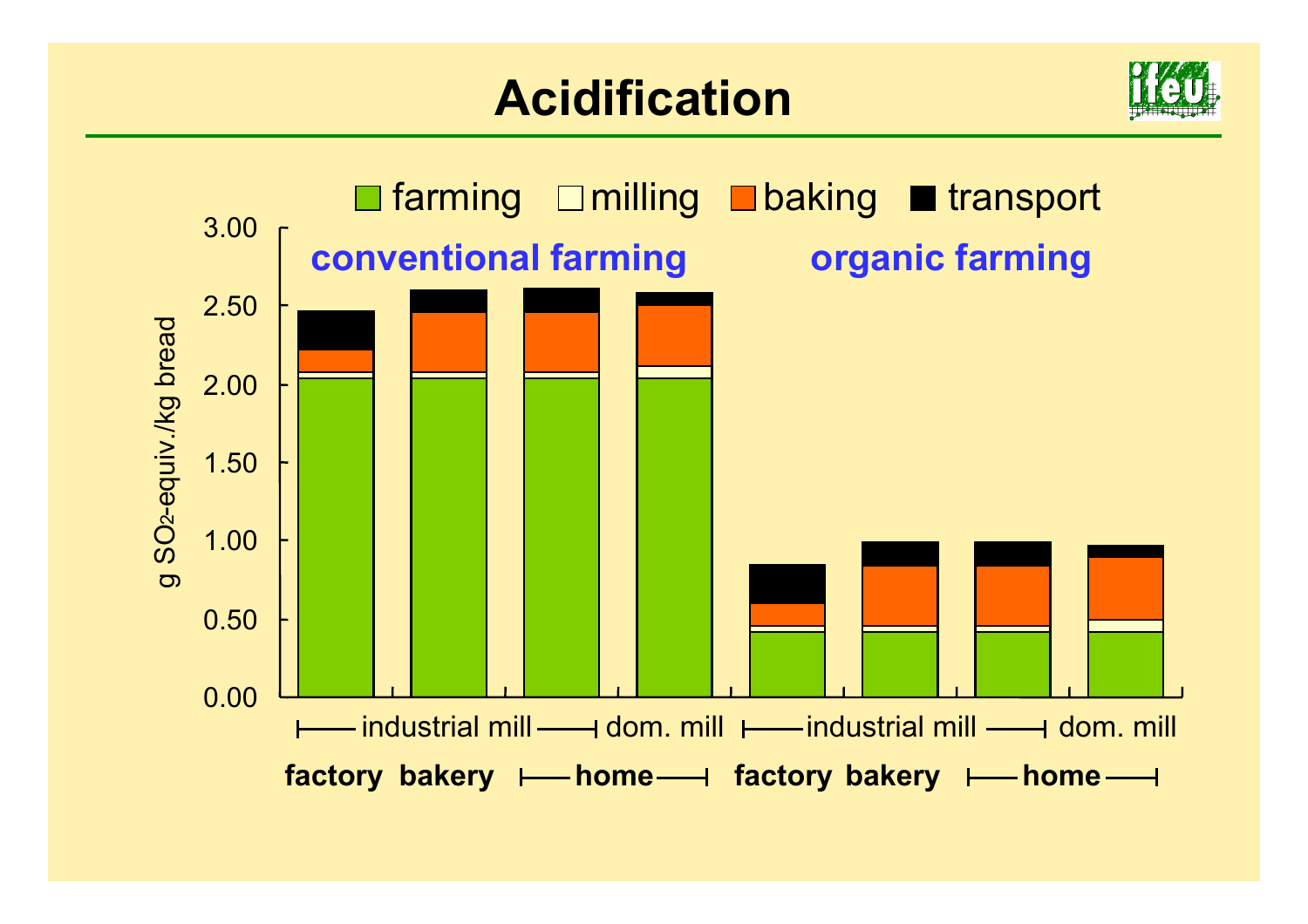#### **Land use**



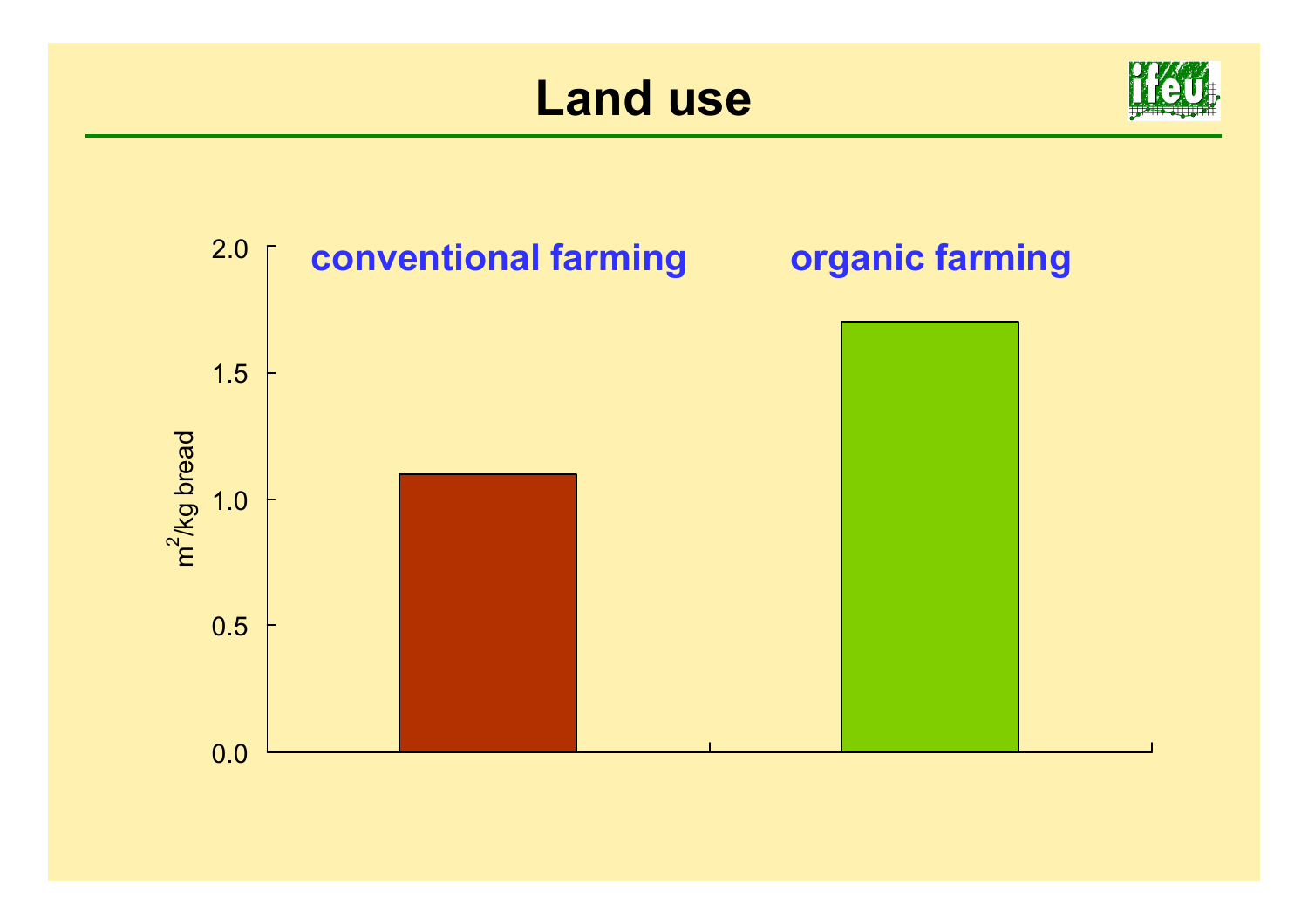## **LCIA results**



#### $\Box$  crop production  $\Box$  milling  $\Box$  baking  $\Box$  transport

3.00







**Land use**

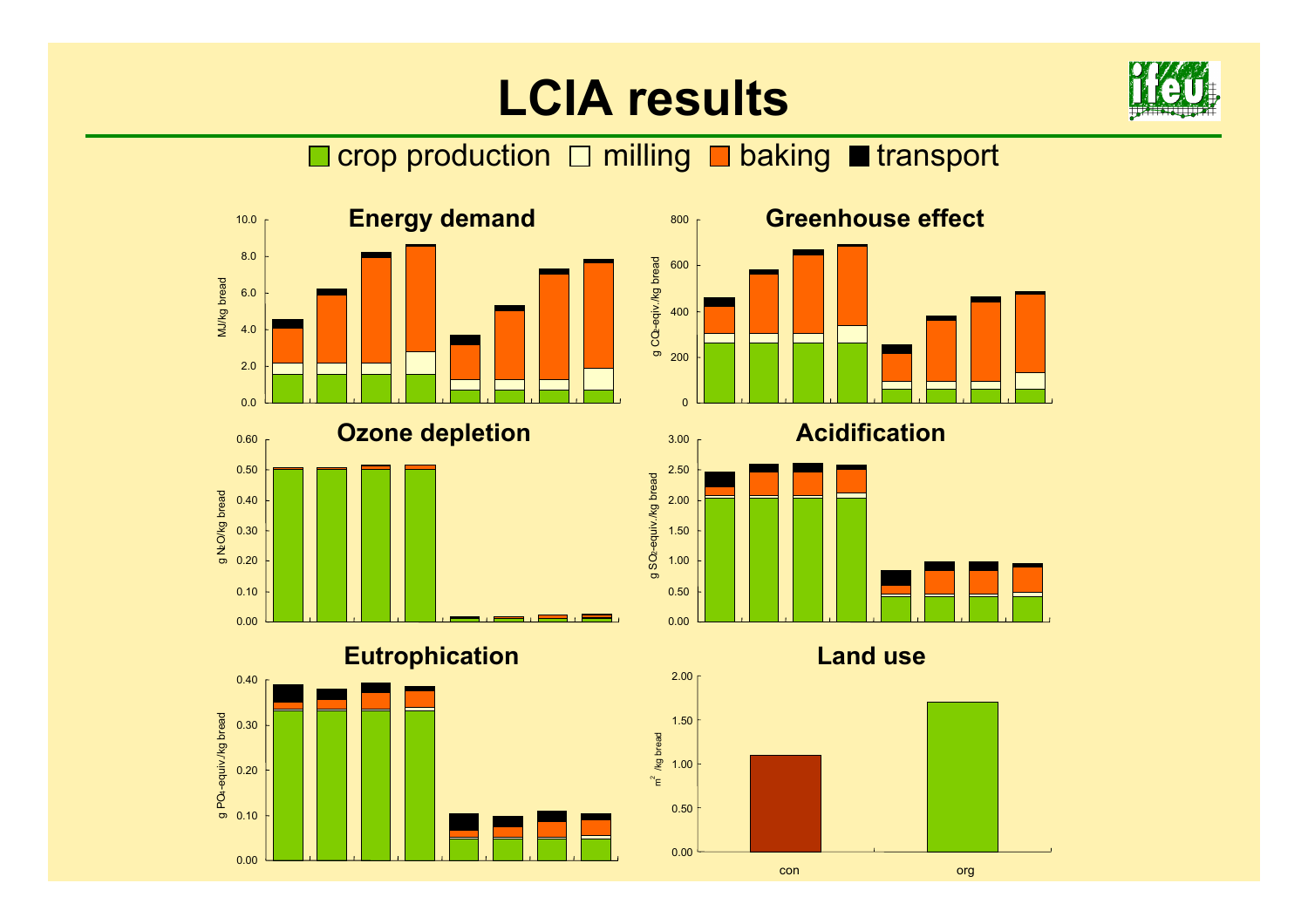

- Organically produced grain has to be preferred to grain that was produced conventionally regarding all impact categories except land use.
- $\rightarrow$  Flour may be produced preferably in an industrial mill rather than in a domestic mill.
- Ranking the bread baking process from the most to least advantageous option results in the order: factory, local bakery and domestic bread maker.
- **Sensitivity analysis for transportation**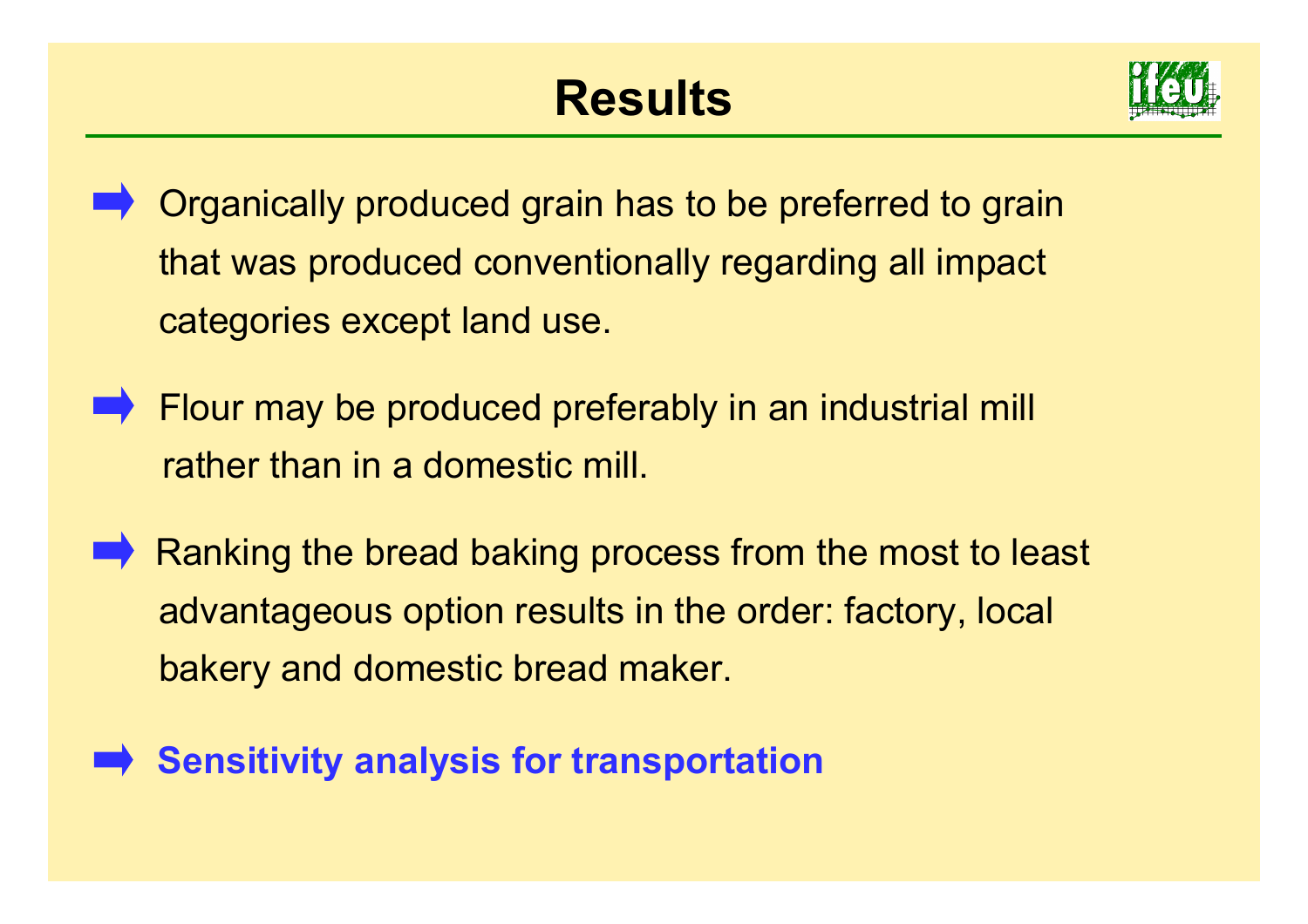## **Transport by the consumer**



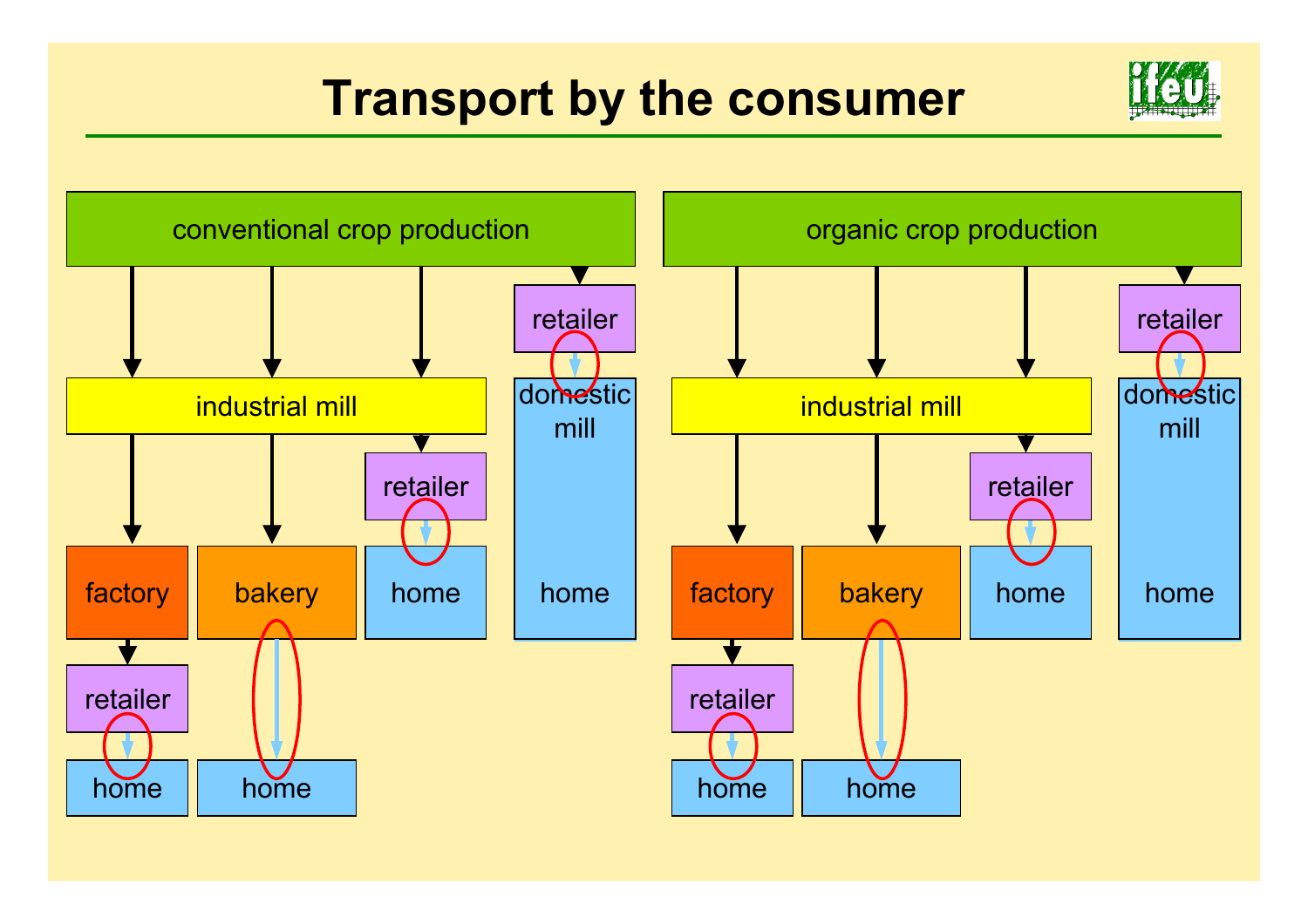#### **Assumptions**



#### **Basic scenario**

- Transport of bread from the bakery: by bicycle.
- Transport of grain, flour or bread from the supermarket: by car without driving detours (on the way from / to work etc.).

#### **Extreme scenario**

• Transport of 1 kg of bread, flour or grain by car (4 km round trip).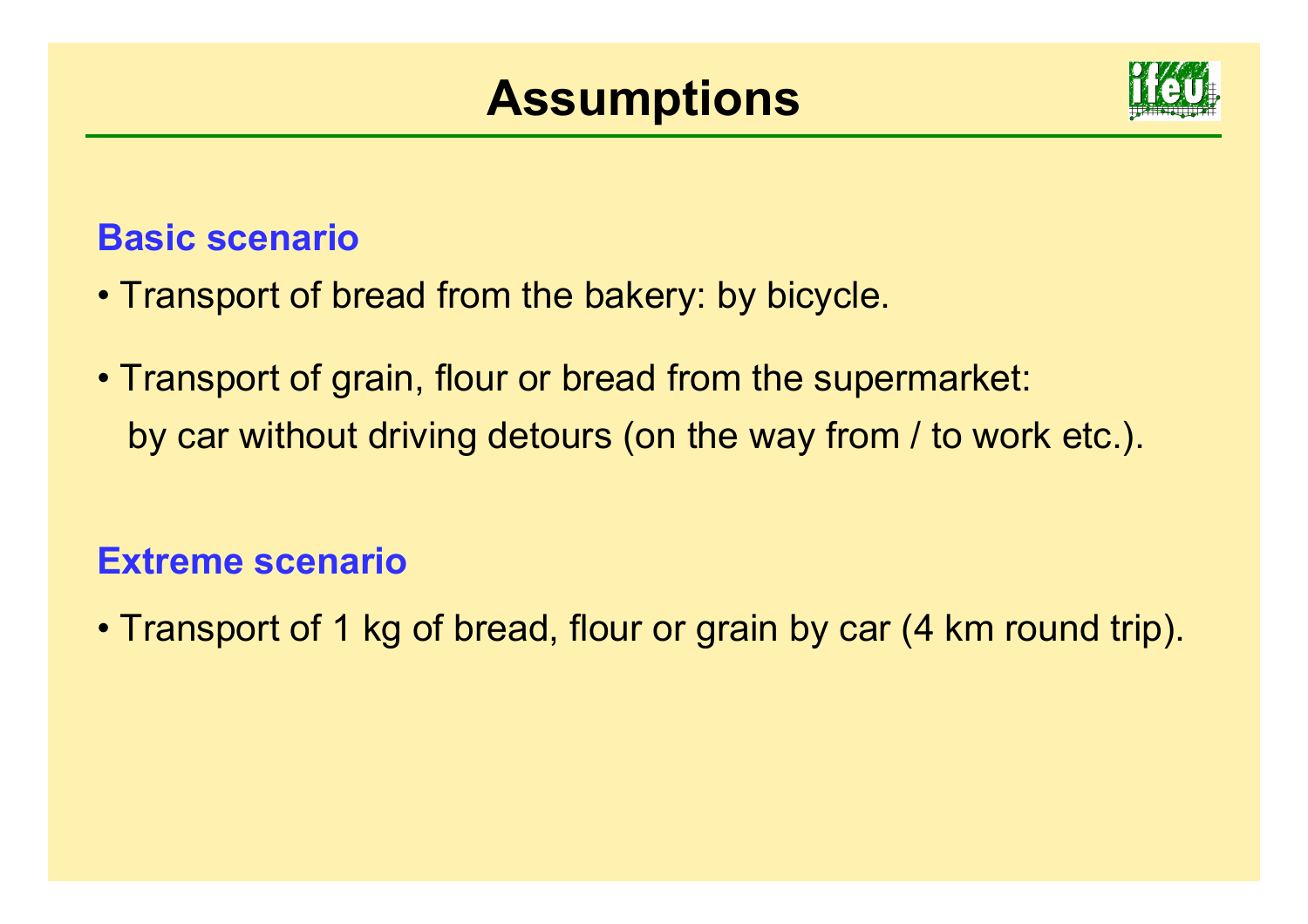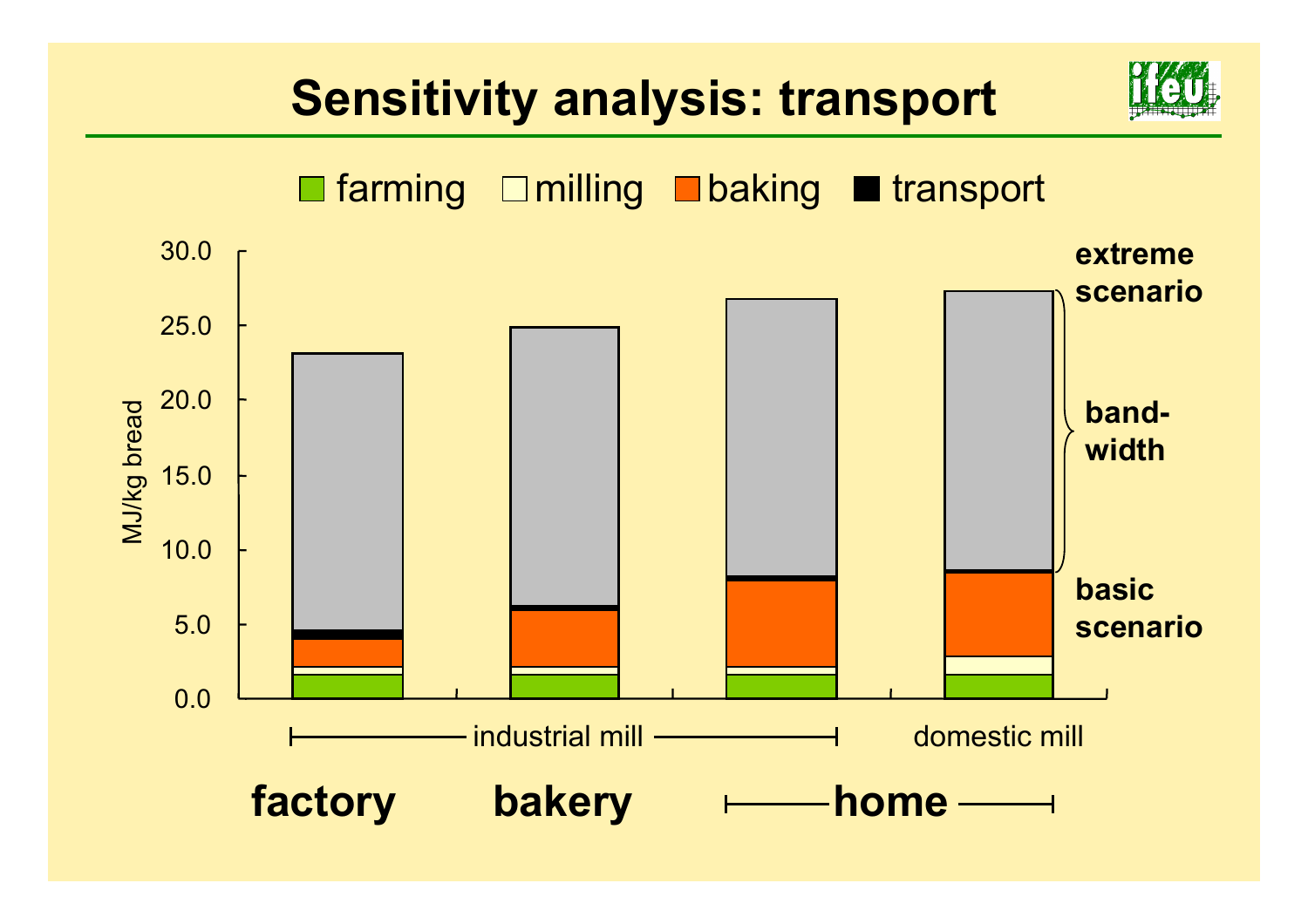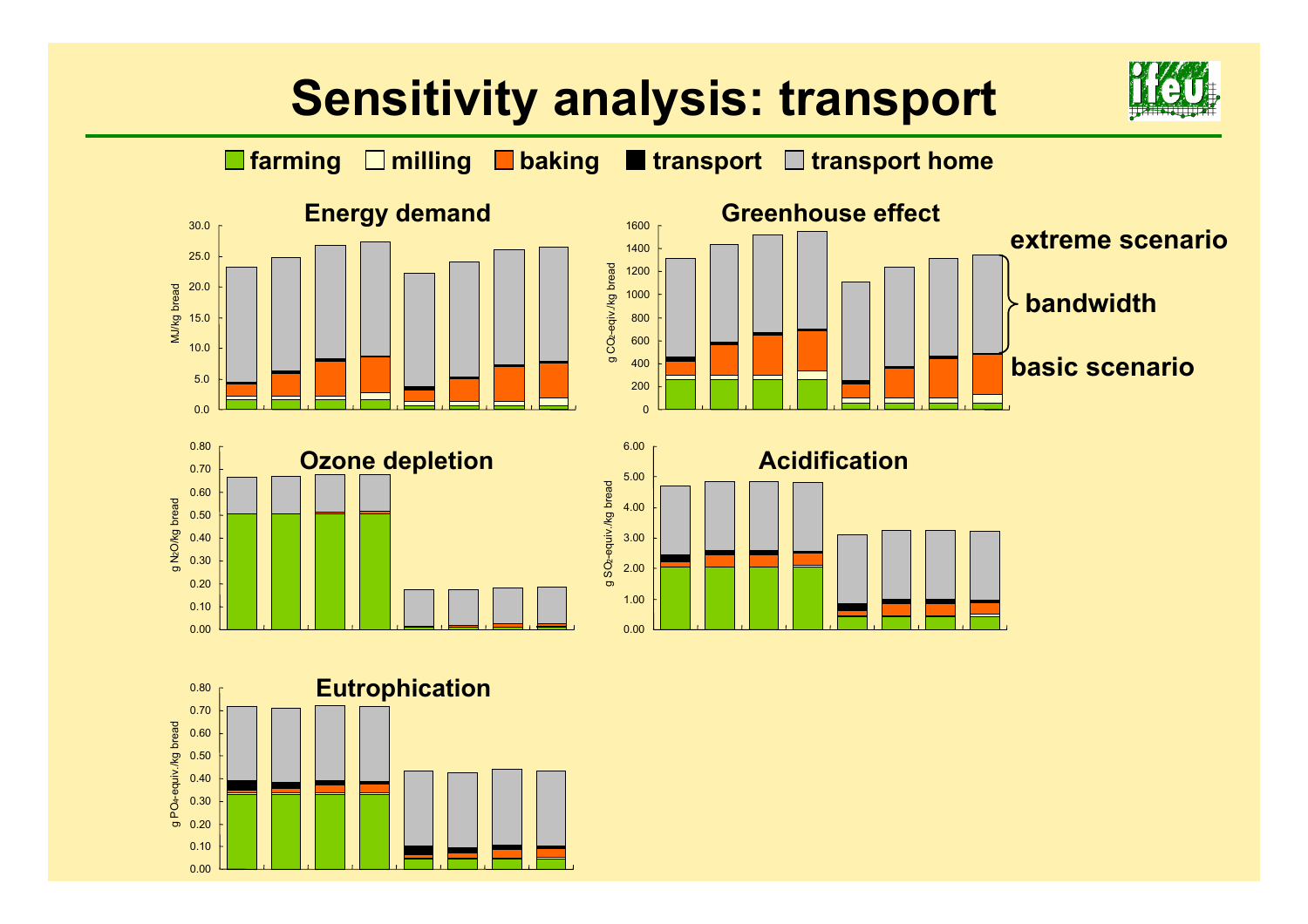

 **Energy demand –**

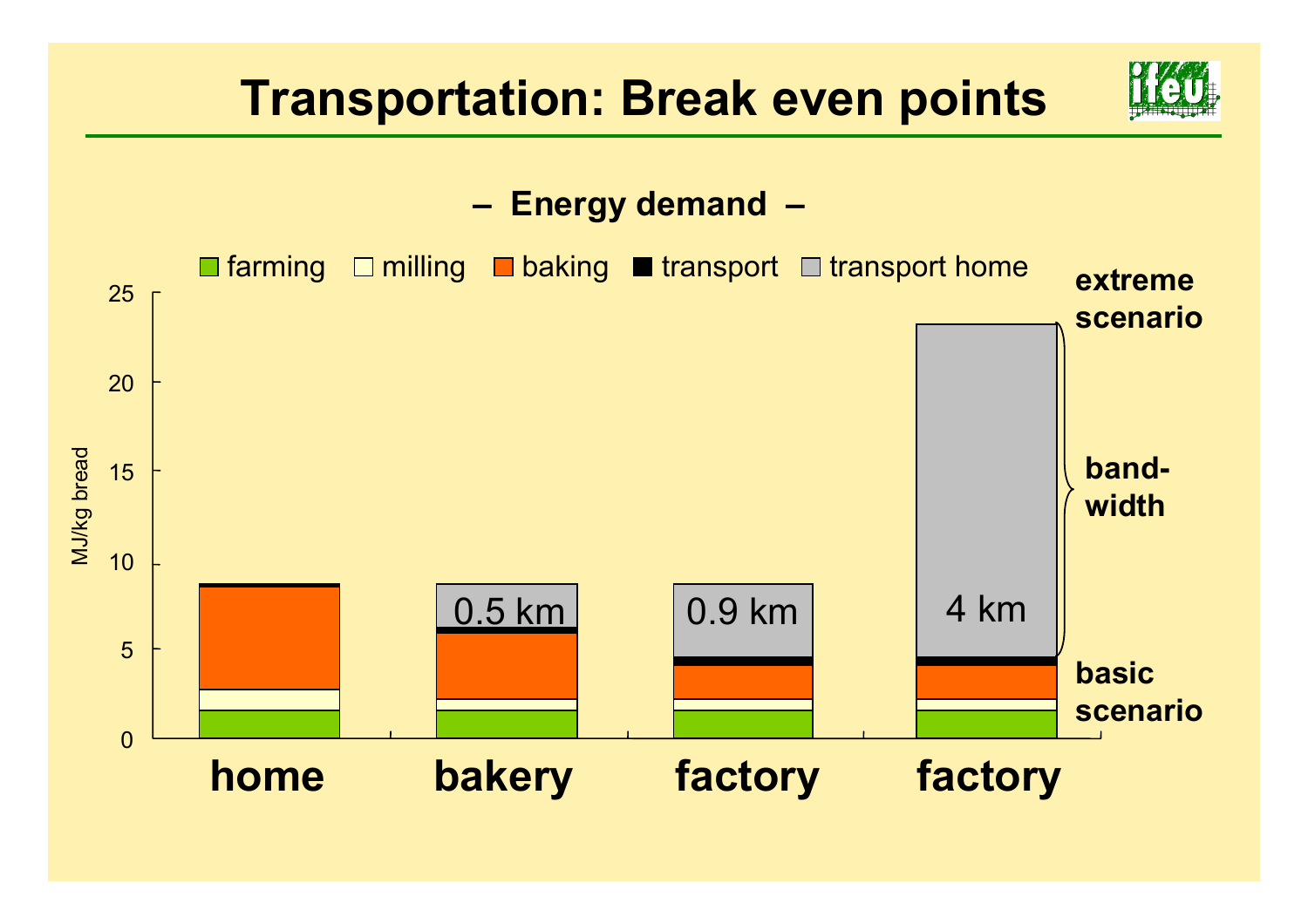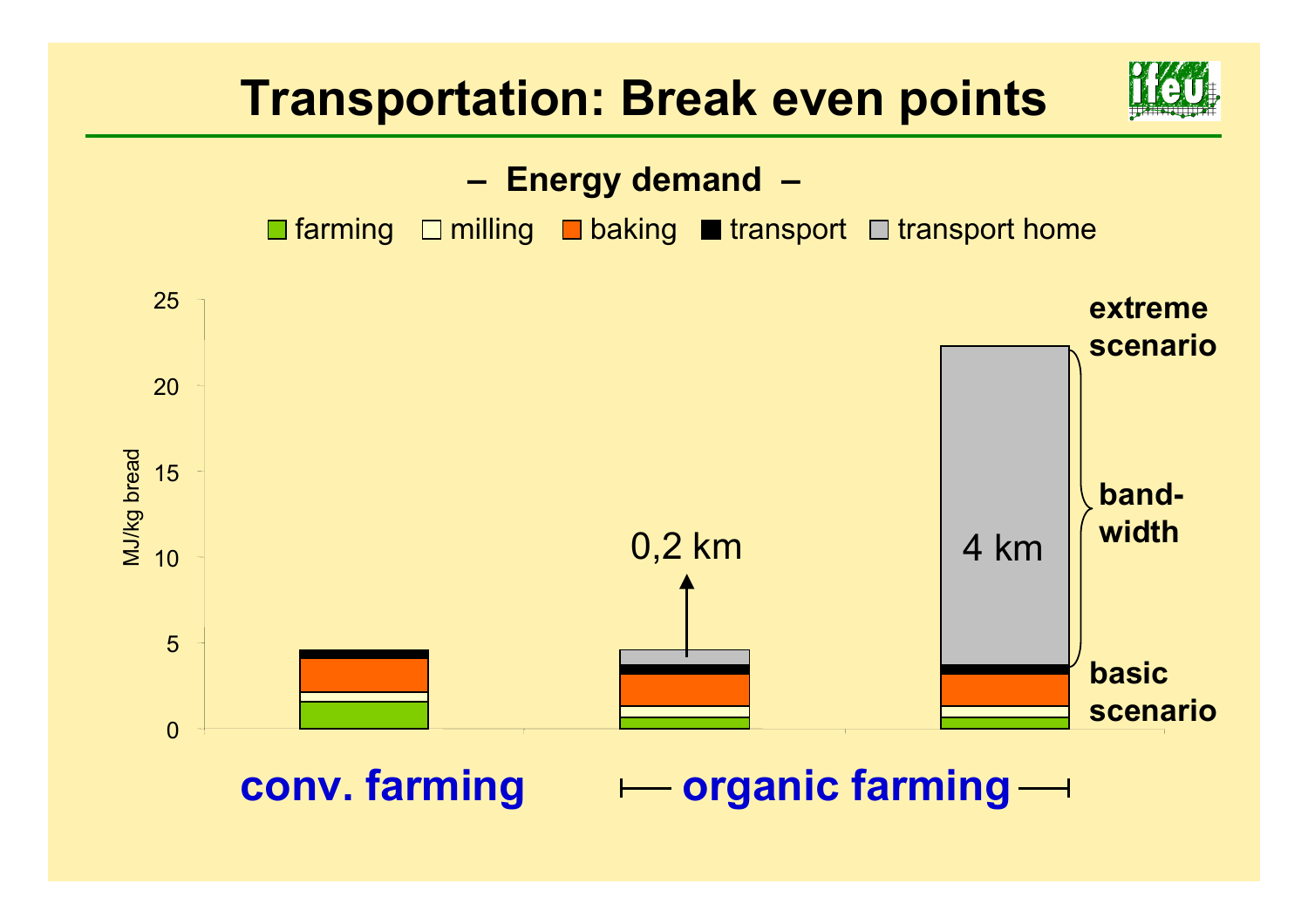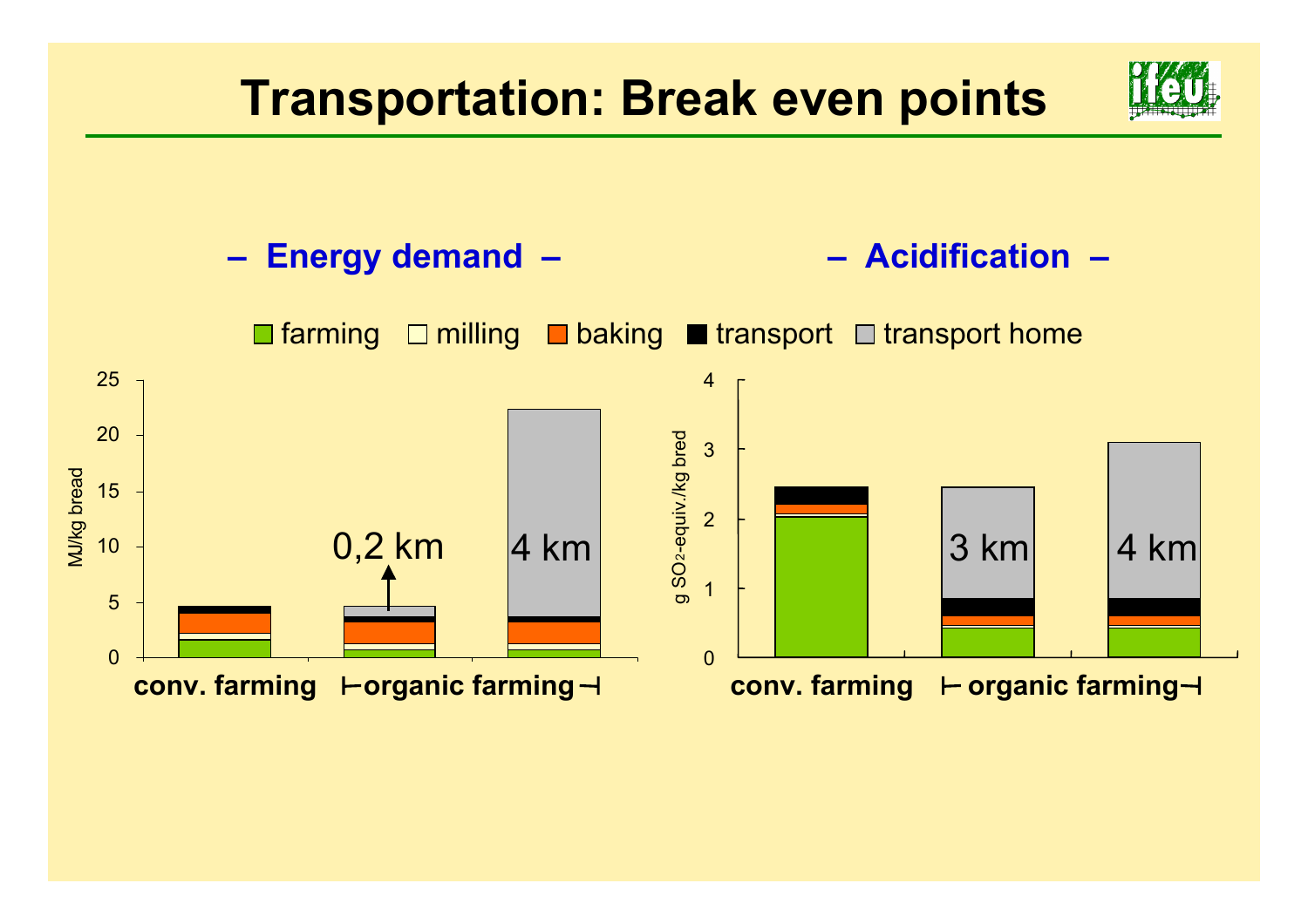## **Results**



**Advantages and Disadvantages of each processing step:**

**Organic Industrial mill**Bread factory⇔ bakery ⇔ Domest. bread maker  $\Leftrightarrow$  $\Leftrightarrow$ **ConventionalDomestic millFarming: Milling: Baking:**

For the ultimate appraisal the **transport** of grains, flour or bread respectively, by the consumer is of evident importance.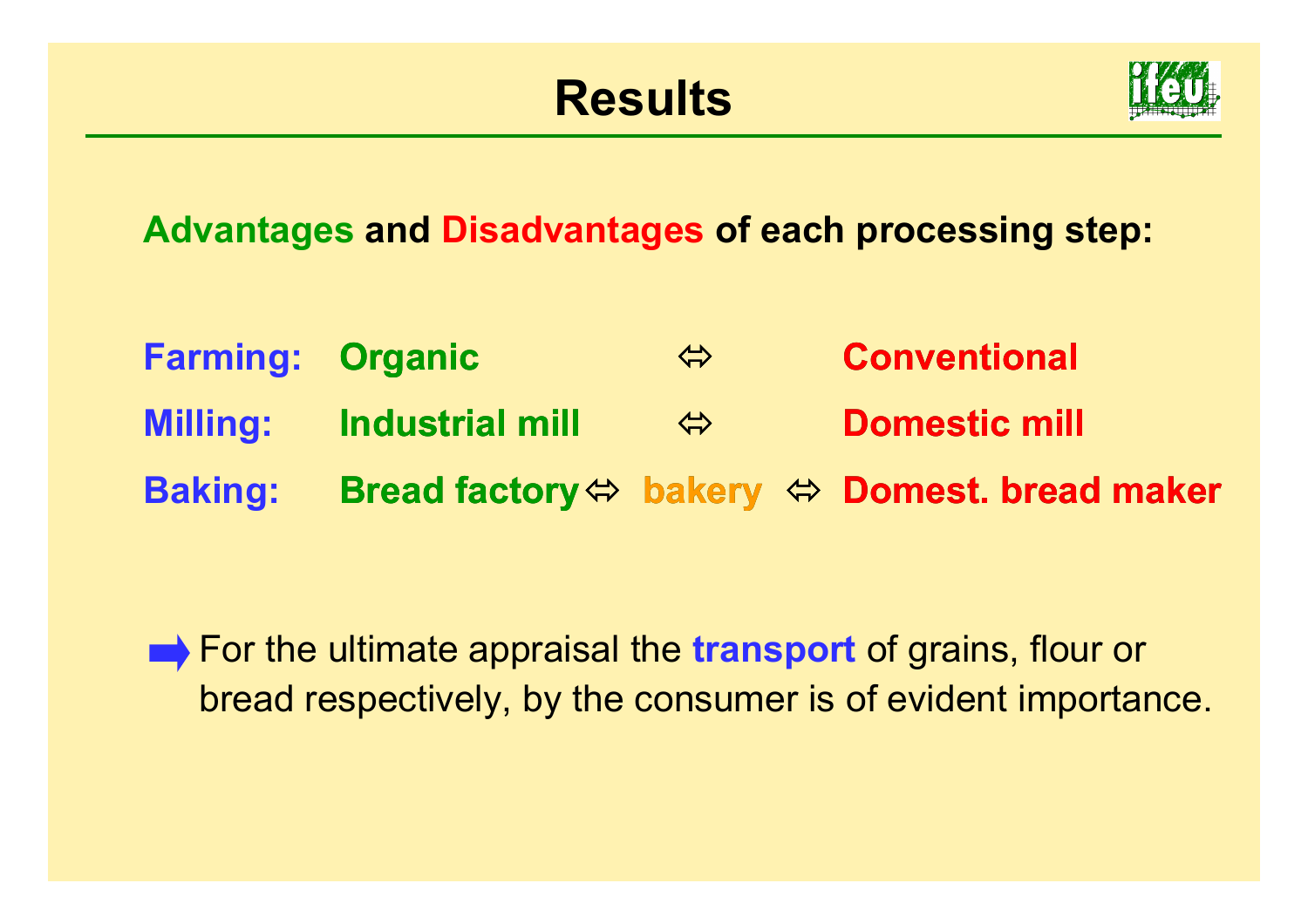

**If land use is more important than all the other environmental impact categories:**

 $\Rightarrow$  **grain from conventional farming has to be preferred to grain that was produced organically**

- **If land use is of minor relevance compared to saving of resources, greenhouse effect, ozone depletion, acidification and eutrophication:**
- **grain from organic farming has to be preferred to grain that was produced conventionally**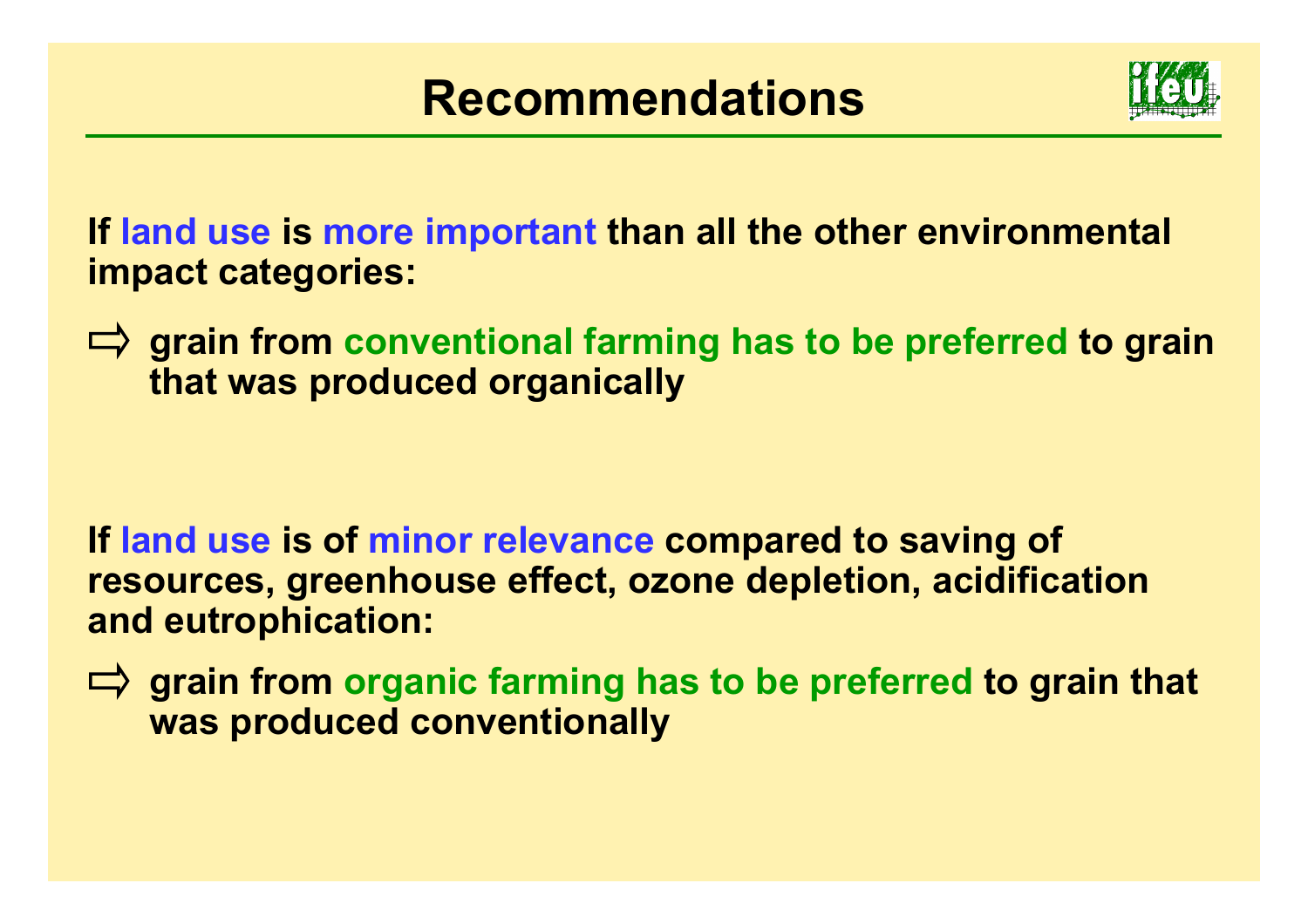## **Recommendations**



#### **Bread factories / Supermarkets**

- Use cereals from organic production.
- Mount campaigns, that customers buy as much as possible at once and if possible without driving detours (buy on the way from / to work etc.).

#### **Bakeries**

- Use cereals from organic production.
- Optimise the energy demand.
- Mount campaigns, that customers don`t use the car to buy bread.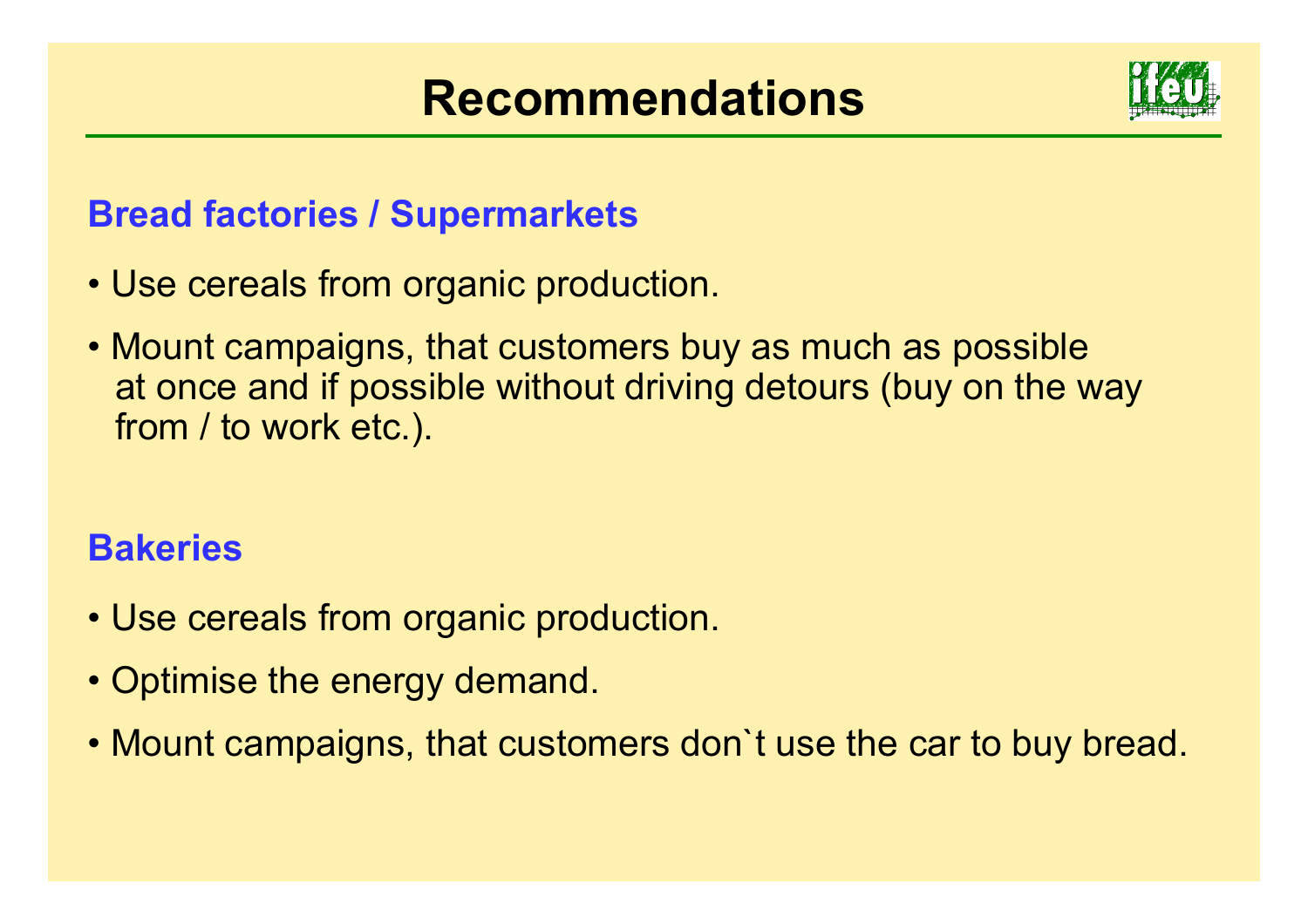## **Recommendations**



#### **Consumer**

- Buy bread from organically grown cereals in a supermarket.
	- - If bread from organic grain is not available in the supermarket, customers have to ask for it to increase the demand and ...
	- -... buy it in a bakery.
- If baking at home, cereals from organic production and flour from industrial mills have least environmental implications.
	- Use a domestic bread maker instead of an oven.
	- -If an oven is used, increase the degree of utilisation.
- Don't use a car to transport bakery products. If a car is used, buy also other groceries and without driving detours (on the way from/to work etc.).